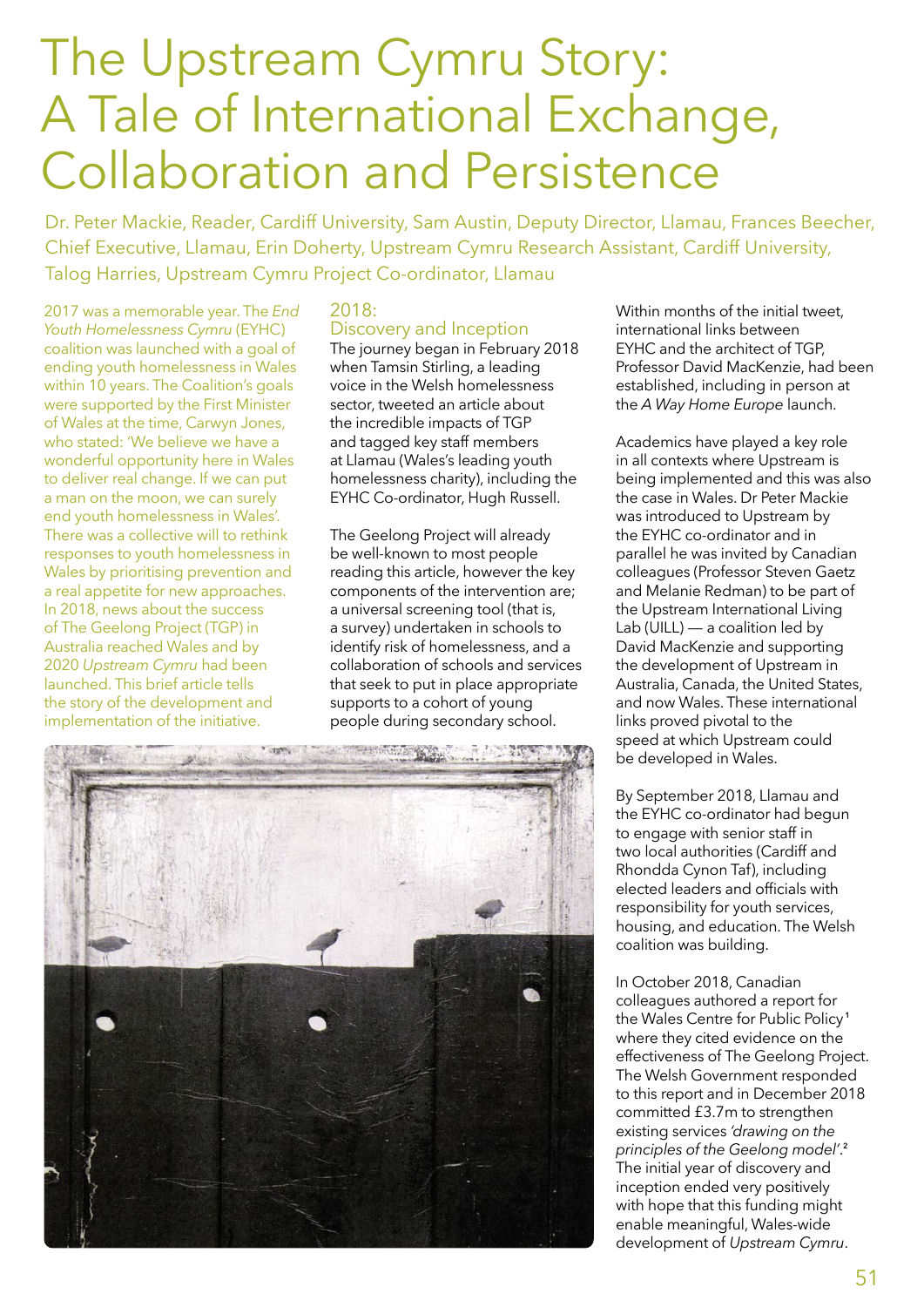

### 2019: Building a Coalition and Adapting Tools

In early 2019, following multiple discussions between Llamau, Dr Mackie and Welsh Government, it became clear that commitments to *'Geelong principles'* would not equate to implementation of *Upstream Cymru* — most crucially there was no desire at that time to see the development or implementation of a new screening tool. A proposal to a large foundation was also unsuccessful. Funding challenges impacted on the nature of ongoing discussions with local authority partners who would now be required to fund the intervention independently. Additionally, Llamau committed to use their own resources to fund the licence required for the online survey system (discussed later).

The second quarter of 2019 was spent in multiple, detailed, timeconsuming, movement-building conversations with potential collaborators in the two local

authorities and Llamau and the team were also successful in securing interest from a third authority (Caerphilly). These meetings included important discussions about data protection and privacy, with incredible support provided by the Data Protection lead in one local authority.

In parallel to coalition building efforts, a substantial piece of work was undertaken to adapt the Australian Index of Adolescent Development survey (the screening tool used by TGP) for the Welsh context. Partners in the UILL provided essential support to Dr Mackie who was responsible for leading on the screening tool development in Wales. Colleagues from Australia provided advice on their screening tool, including approaches to scoring and identification of young people at risk, and North American colleagues were able to share their adaptations of the Australian survey. Crucially, in Wales the decision was made to collaborate

with Professor Amanda Kirby and DoIT Profiler, enabling *Upstream Cymru* to implement the screening tool online, in a manner suitable to neurodiverse young people.

Despite the funding challenges that characterised the start of the year, the second year of coalition building and survey development ended positively, with an enthusiastic reception and a desire to be part of *Upstream Cymru* from the first school in Rhondda Cynon Taf (RCT) — Mountain Ash Comprehensive. Multiple meetings took place with the school between November and early into the New Year.

#### 2020: Launching a Schools-based Initiative in a Global Pandemic

In the first quarter of 2020, naïve to the emerging global pandemic on the horizon, the *Upstream Cymru* coalition was in the final stages of preparing for the launch of the initiative in four schools, across two local authorities (RCT and Caerphilly). One of the most important steps was the recruitment of the *Upstream Cymru* Co-ordinator, Talog Harries. An experienced family mediator, Talog was recently described in the following way: *'If we'd genetically engineered the perfect project manager, they'd probably do a worse job than Tal'*. Talog has since been the keystone of *Upstream Cymru*. His appointment was accompanied by the recruitment of skilled family mediation staff, all of whom were ready to begin in February 2020.

Additionally, final amendments were made to the online survey (following input from teachers and young people with experience of homelessness), all data protection and privacy requirements were signed off, the *Upstream Cymru* team were trained in the use of the online tool, and start of intervention meetings were held with schools. Meetings were also held with two schools ahead of a potential later launch of *Upstream Cymru* in Cardiff.

In late March 2020, the COVID-19 global pandemic caused all schools to close, with some vulnerable children and those whose parents were both key workers, able to access school hubs. The *Upstream Cymru* team, and Llamau more generally,